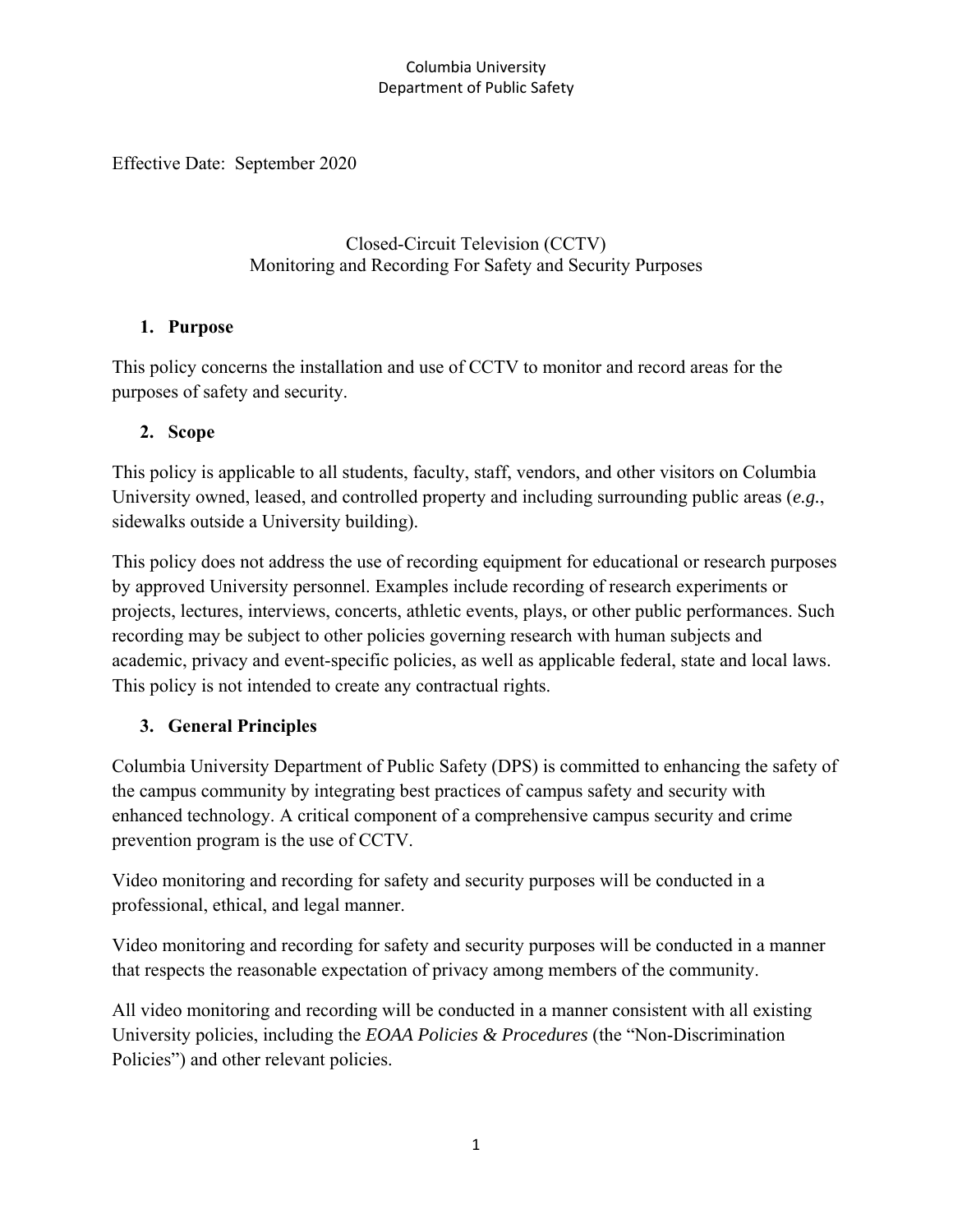Monitoring based on the characteristics and classifications contained in the Non-Discrimination Policies (*e.g.*, race, color, religion, sex, age, national origin, disability, pregnancy, sexual orientation, marital status, familial status, status as a victim of domestic violence, alienage or citizenship status, creed, genetic predisposition or carrier status, unemployment status, or any other protected status or characteristic as established by law) is strictly prohibited.

Violations of this policy may result in disciplinary action consistent with the policies governing employees of the University.

## **4. Location**

Cameras used for CCTV may be installed at the direction of DPS's Vice President for Public Safety or designee in any location except for the following:

- Dormitory rooms, apartments, and residential units for students, faculty, and staff;
- Restrooms and bathing facilities;
- Locker rooms and other changing facilities; and
- Offices of individuals (except where requested by occupant).

The prohibitions in the foregoing list refer to camera installations that would allow the surveillance of the interior of the designated locations. For example, the policy does not allow the installation of cameras in a dorm room or outside of but looking in the window of a dorm room. On the other hand, the University may have valid reasons, under the terms of this policy, to have cameras looking, for example, at the exteriors of dorms or at the entrances to classrooms and offices.

Signage or other forms of notice, specific or general, stating the presence of cameras is permitted but not required. Cameras will be installed in locations that are open and conspicuous and will not be activated or configured to record audio.

In situations involving threats to the safety of the campus, to the life, health or safety of any person, or of theft or destruction of property and upon consultation with the Office of the General Counsel (OGC), temporary exceptions may be made to the prohibitions in the foregoing list.

## **5. Installation, Monitoring and Recording**

CCTV may only be used to monitor and record for legitimate safety and security purposes including, but not limited to, the following:

- *Criminal investigation* Robbery, assault, theft surveillance, etc.
- *Video monitoring of public areas*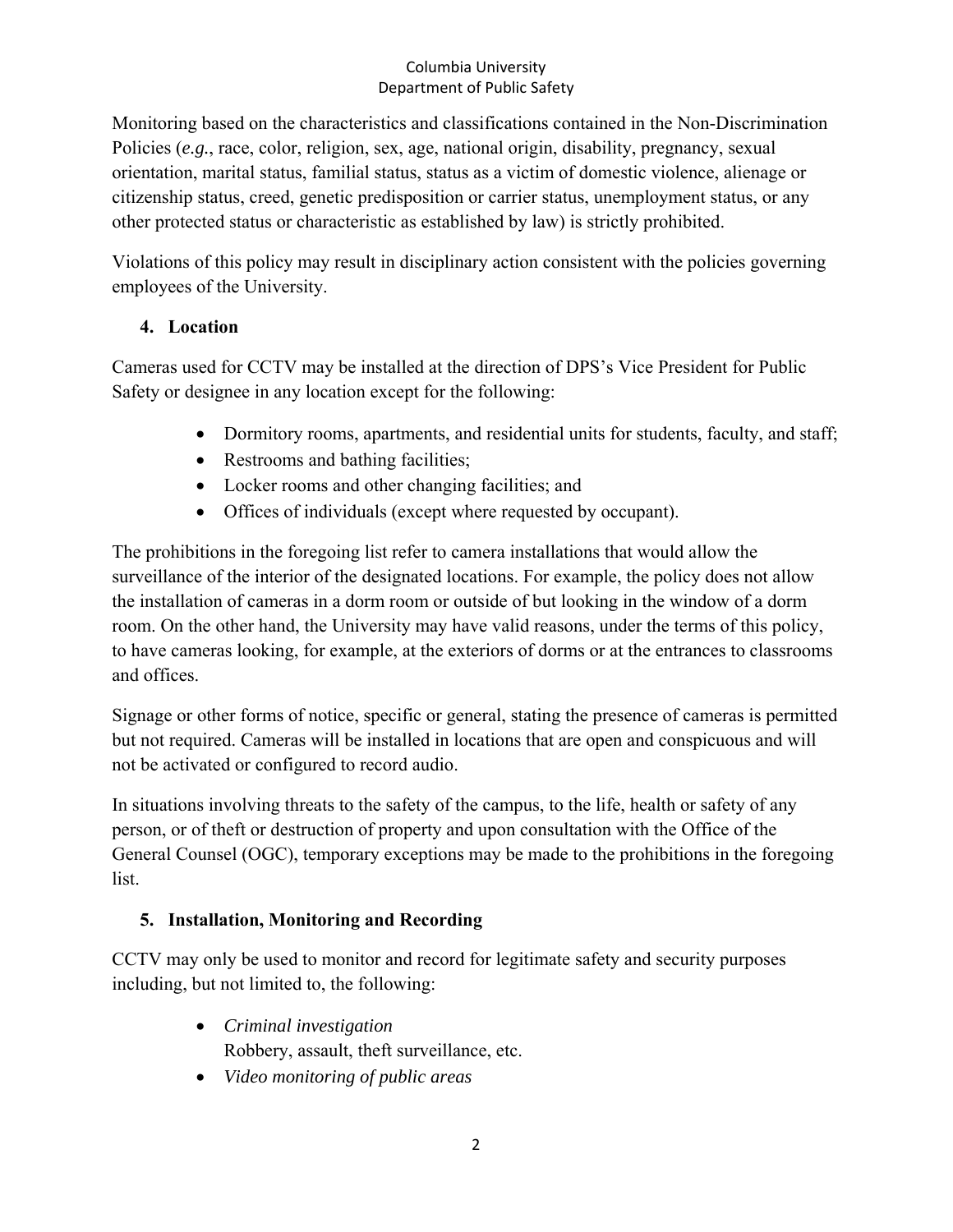Transit stops, parking lots, public streets near campus, bike racks, University artwork and sculptures, etc.

- *Protection of buildings and property* Building perimeters, cashier locations, and entrance and exits of: lobbies and corridors, receiving docks, special storage areas, laboratories, etc.
- *Verification of security alarms* Intrusion alarms, exit door controls, etc.
- *Monitoring of access control systems* Restricted access transactions at entrances to buildings and other areas
- *Protection in highly sensitive laboratory environments* Laboratories containing materials or hosting activities that are highly sensitive or dangerous and thereby raise health, safety and/or national security concerns
- *Compliance with government requirements* Pursuant to laws and other government requirements pertaining to public safety and security

Data obtained through CCTV may be accessed and/or used for safety and security purposes and in limited other situations, including:

- To help prevent or deal with situations presenting threats to the safety of the campus or to the life, health, or safety of any person or the theft or destruction of property;
- The investigation or prevention of crime or violation of University policy;
- In connection with threatened or pending litigation by or against the University and to respond to, or in connection with, lawful demands for information in law enforcement investigations, other government investigations, and legal processes; and
- To document or monitor the progress of construction projects.

# **6. Maintenance of CCTV Data**

Data from CCTV (*e.g.*, surveillance footage) is maintained consistent with the storage capacity of the recording device (*e.g.*, many storage devices are automatically overwritten after 30 days, although this varies). CCTV data will be otherwise preserved for longer periods pursuant to a lawful order, in connection with litigation or potential litigation, or as part of a University or governmental investigation or an agency or court proceeding (criminal or civil).

CCTV may only be accessed and/or used by authorized DPS personnel. If authorized DPS personnel identify a legitimate institutional need, it may be shared with other authorized University personnel on a need-to-know basis only.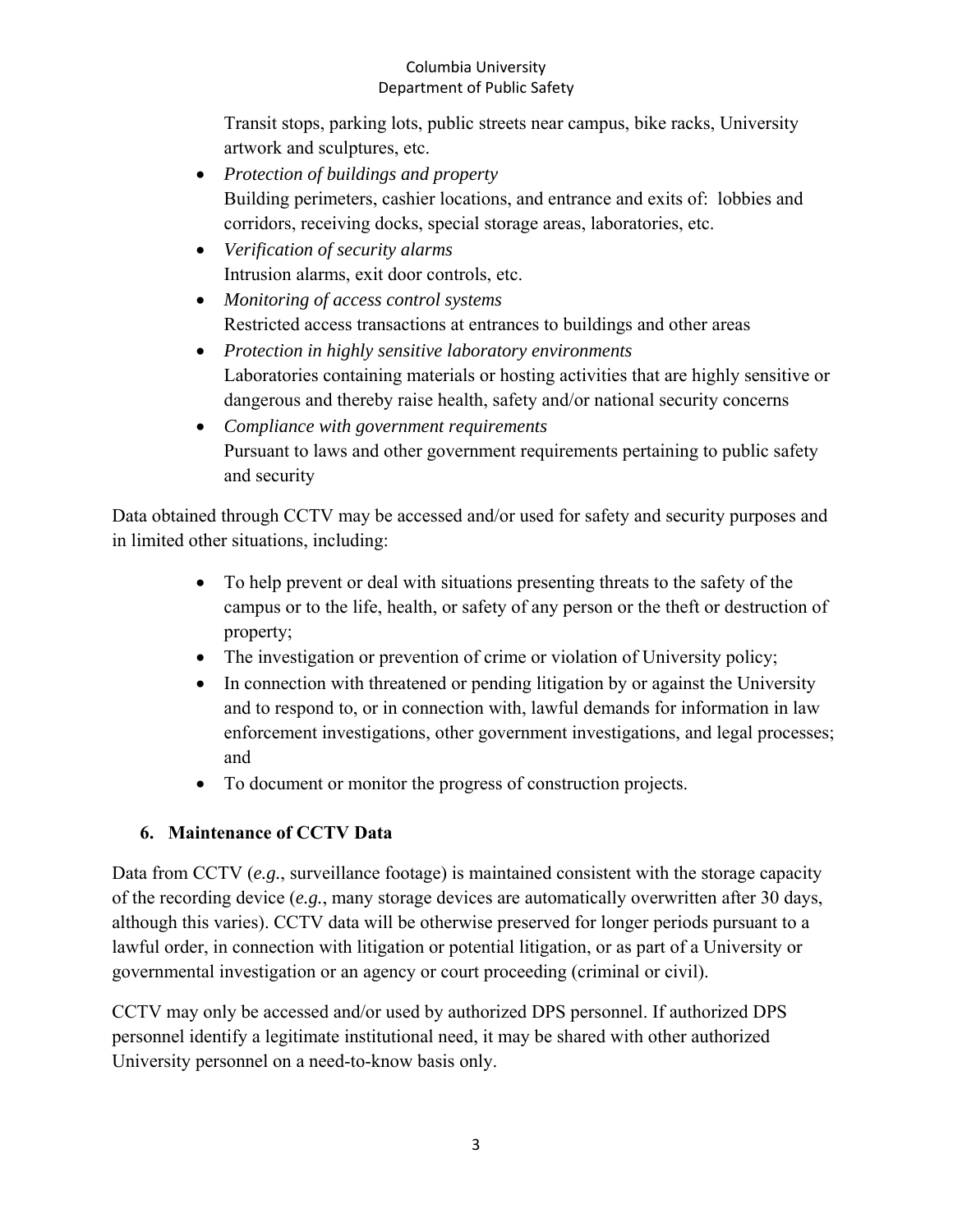CCTV data will be treated sensitively and will not be shared outside of the University except (a) to its authorized agents (*e.g.*, attorneys or insurance providers) on a need-to-know basis, (b) subject to a lawfully issued subpoena or court order, or (c) as needed to law enforcement or other public officials in the case of an emergency situation involving threats to the safety of the campus, to the life health or safety of any person, or of theft or destruction of property. Notwithstanding the foregoing, distribution of CCTV data through Clery Crime Alerts and equivalent warnings are permitted use.

### **7. Responsibilities**

- a. Columbia University Department of Public Safety (DPS)
	- i. DPS is the sole department authorized to have full administrative rights to CCTV data and other technology. All CCTV data will be stored in a secure location with access by authorized personnel only.
	- ii. All DPS personnel with access to CCTV data will receive a copy of this policy and provide written acknowledgment that they have read and understood its contents.
	- iii. The Vice President for Public Safety or designee will determine which DPS personnel are authorized to access CCTV data.
	- iv. DPS's Executive Director of Investigations or designee may authorize other non-DPS personnel to access CCTV data on a specific and limited need-to-know basis for any authorized purpose.
	- v. The Executive Director of Investigations will maintain a log of non-DPS personnel given access to CCTV data other than Office of the General Counsel (OGC) personnel responding to subpoenas, court orders, or threatened or pending litigation. The log will include personnel names and titles, reason(s) the CCTV data was sought, time/date/location provided, who authorized the access, any further use or distribution of data, and affirmation that the non-DPS personnel understands their obligation to perform duties in accordance with this policy.
	- vi. Authorized DPS personnel will be trained in the technical and ethical parameters of appropriate CCTV access and use.
	- vii. DPS's Executive Director of Technology will monitor developments in security industry practices to ensure that DPS's practices are consistent with best practices.
	- viii. DPS will consult with OGC upon receipt of a subpoena or court order for CCTV data.
	- b. Other
		- i. Individual schools, departments, programs, campus organizations, or any affiliates of the University wishing to change, install new, or expand CCTV camera coverage may submit a request for consideration to DPS's